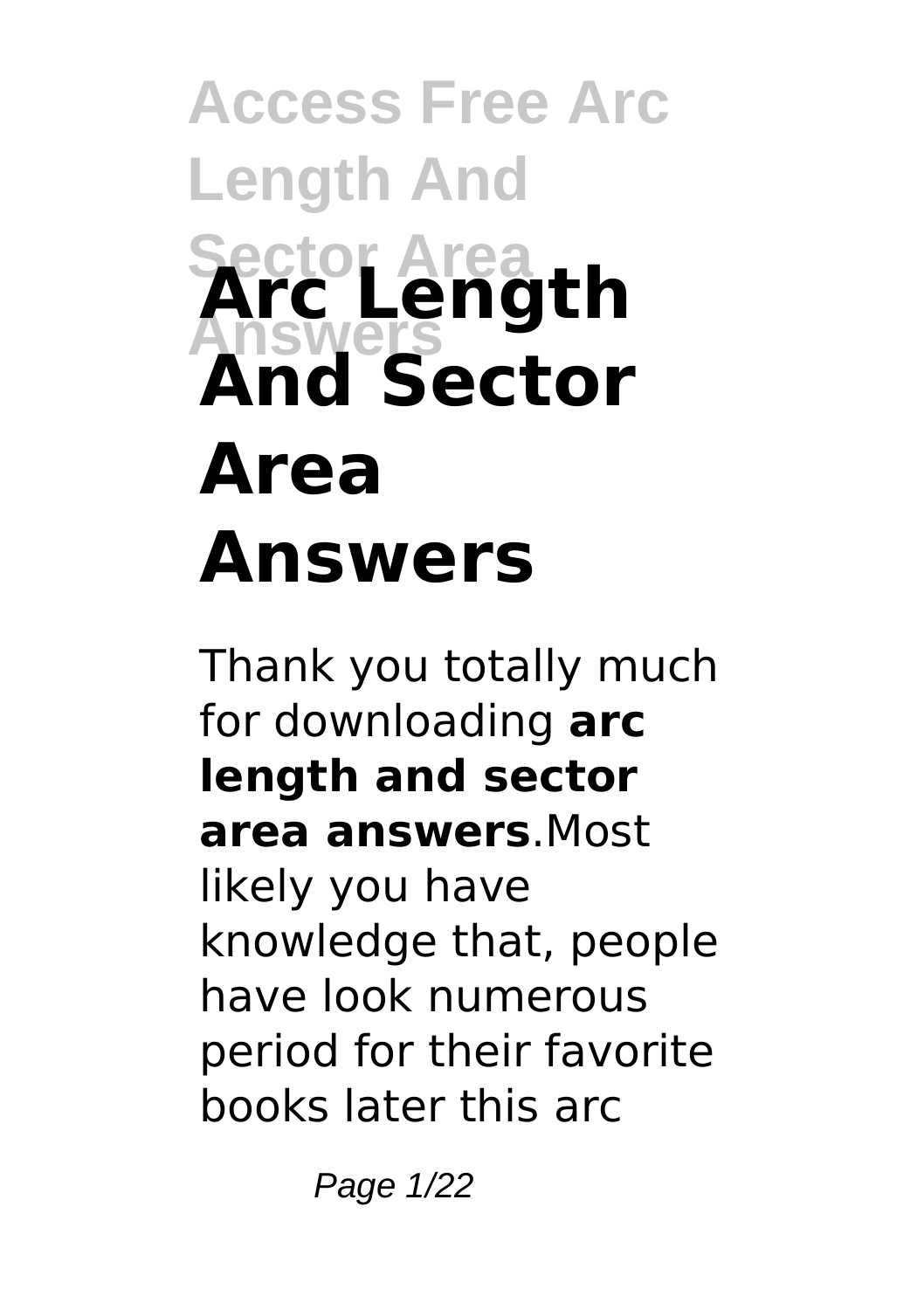**Tength and sector area Answers** answers, but end occurring in harmful downloads.

Rather than enjoying a good book as soon as a cup of coffee in the afternoon, on the other hand they juggled as soon as some harmful virus inside their computer. **arc length and sector area answers** is within reach in our digital library an online access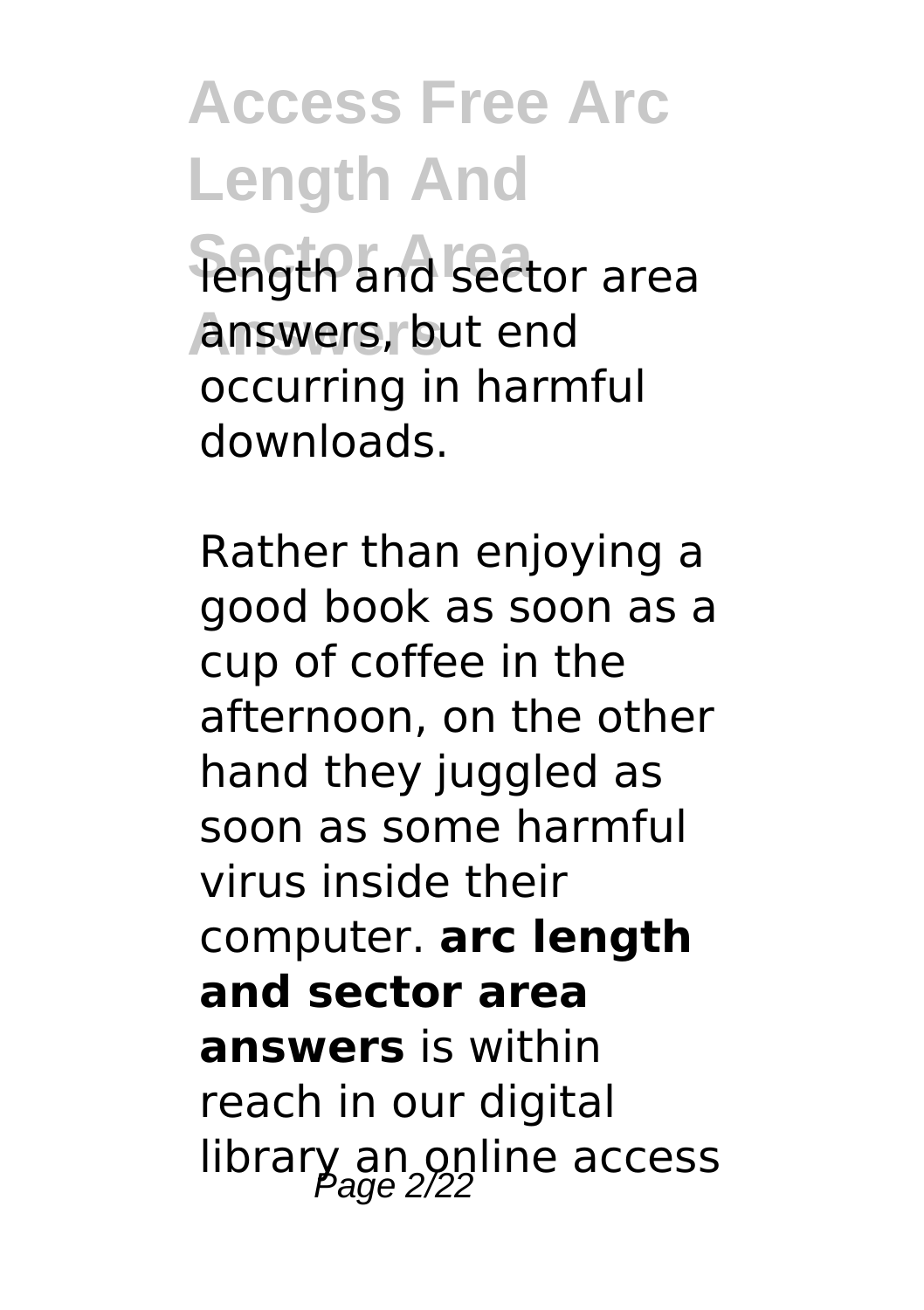**Fort is set as public as Answers** a result you can download it instantly. Our digital library saves in fused countries, allowing you to acquire the most less latency era to download any of our books next this one. Merely said, the arc length and sector area answers is universally compatible like any devices to read.

They also have what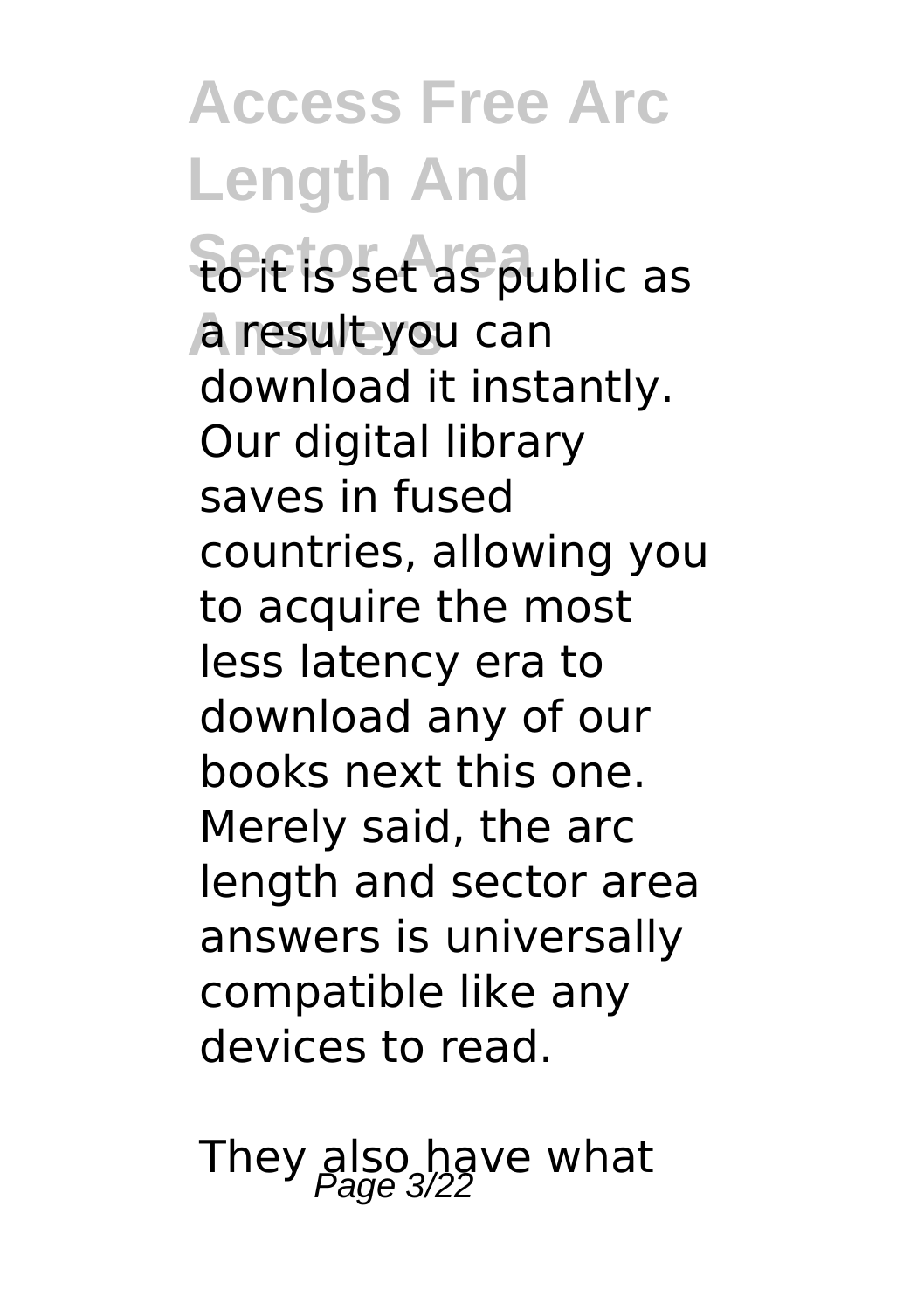**Sector Area** they call a Give Away **Answers** Page, which is over two hundred of their most popular titles, audio books, technical books, and books made into movies. Give the freebies a try, and if you really like their service, then you can choose to become a member and get the whole collection.

### **Arc Length And Sector Area** Arc length. A chord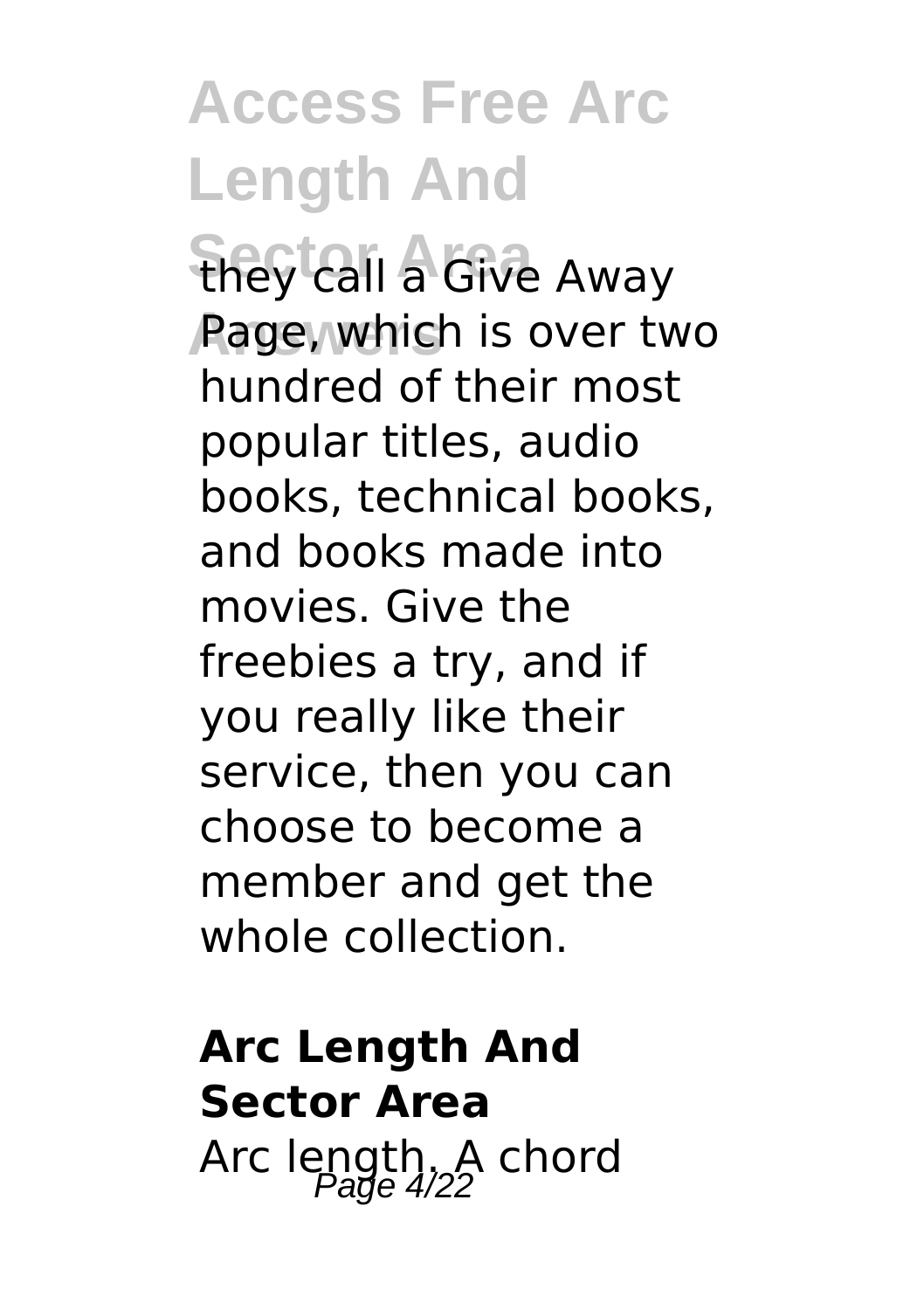**Separates thea Answers** circumference of a circle into two sections - the major arc and the minor arc. It also separates the area into two segments - the major segment and the minor segment.

**Arc length - Circles, sectors and arcs - Edexcel - GCSE ...** Whenever you want to find area of a sector of a circle (a portion of the area), you will use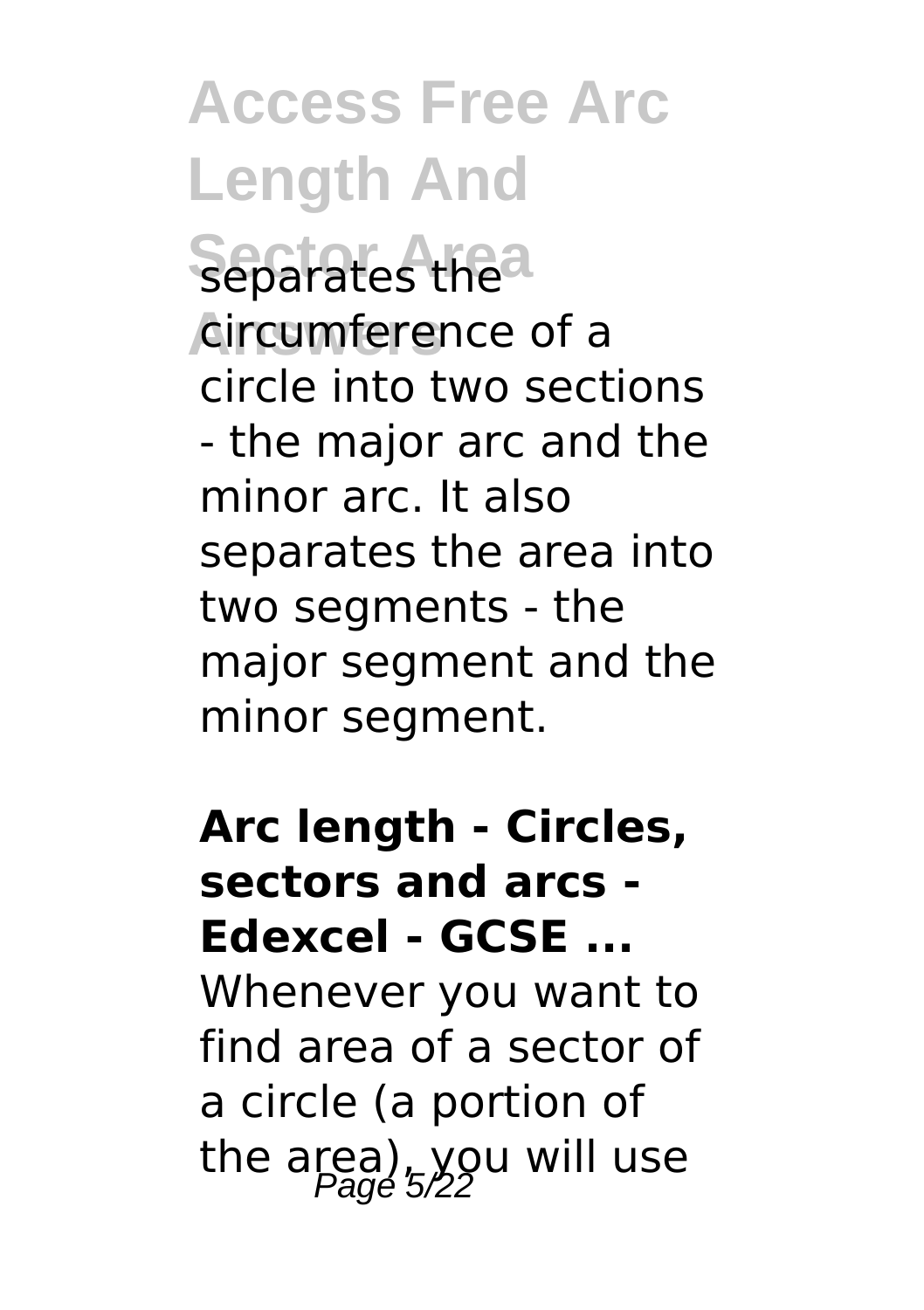**Sector Area** the sector area **Answers** formula: Where θ equals the measure of the central angle that intercepts the arc and r equals the length of the radius.

#### **Using the Arc Length Formula and Sector Area Formula ...**

A major arc is an arc larger than a semicircle. A central angle which is subtended by a major arc has a measure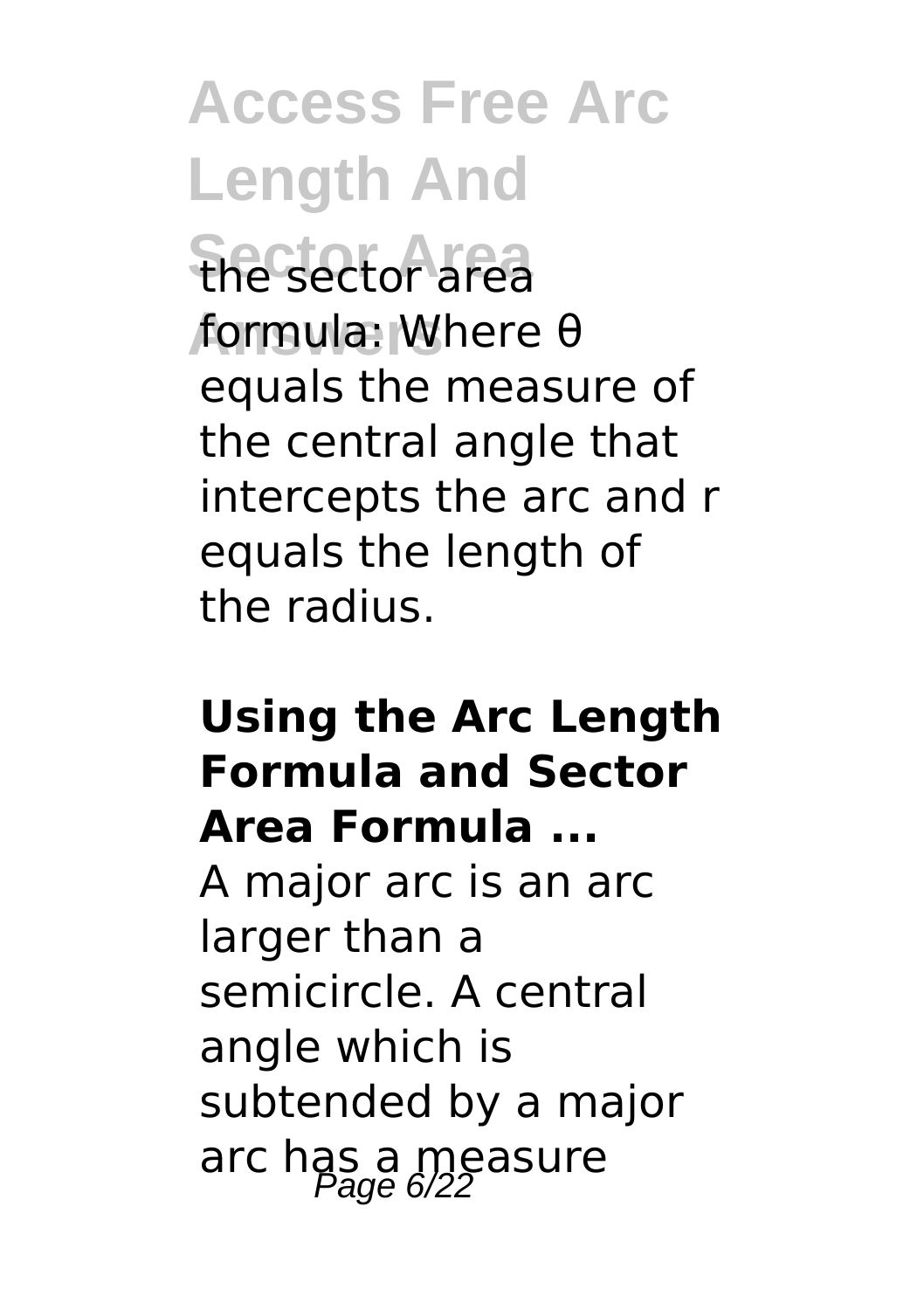larger than 180°. The **Answers** arc length formula is used to find the length of an arc of a circle:  $\ell =$  $r\theta$   $\ell$  = r θ, where θ θ is in radian. Sector area is found  $A = 1, 2, \theta r$ 2 A  $= 12 \theta$  r 2, where  $\theta \theta$ is in radian.

#### **Arc Length and Sector Area – iitutor** Parts of a Circle. A

sector is a portion of a circular disk enclosed by two rays and an arc. A segment is a portion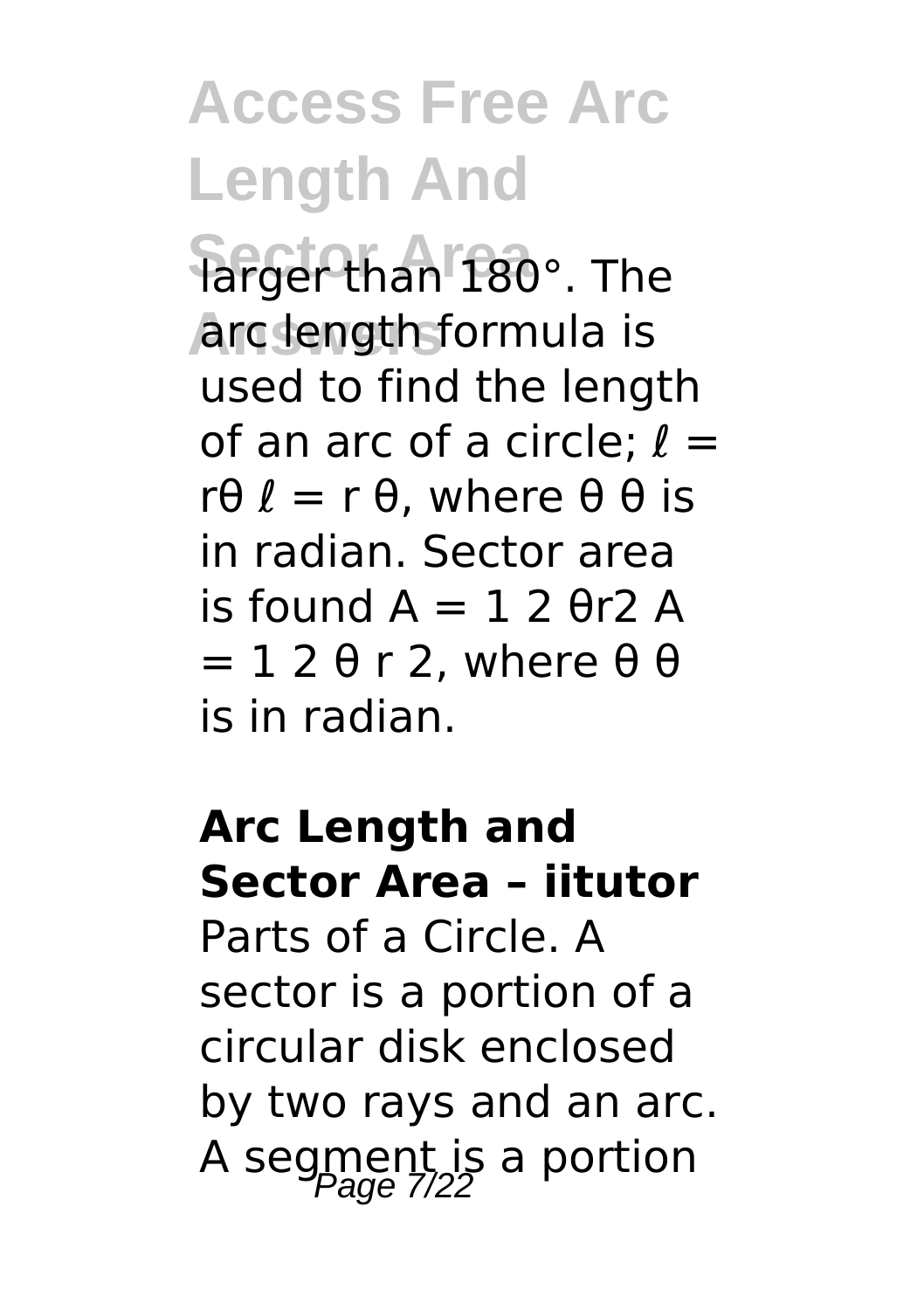**Sector Area** of a circular disk enclosed by an arc and a chord. A semi-circle is a special case of a segment, formed when the chord equals the length of the diameter. pinterest-pin-it.

#### **How to Calculate Arc Length of a Circle, Segment and ...**

Area of Sector with respect to Length of the Arc. If the length of the arc of the sector is given instead of the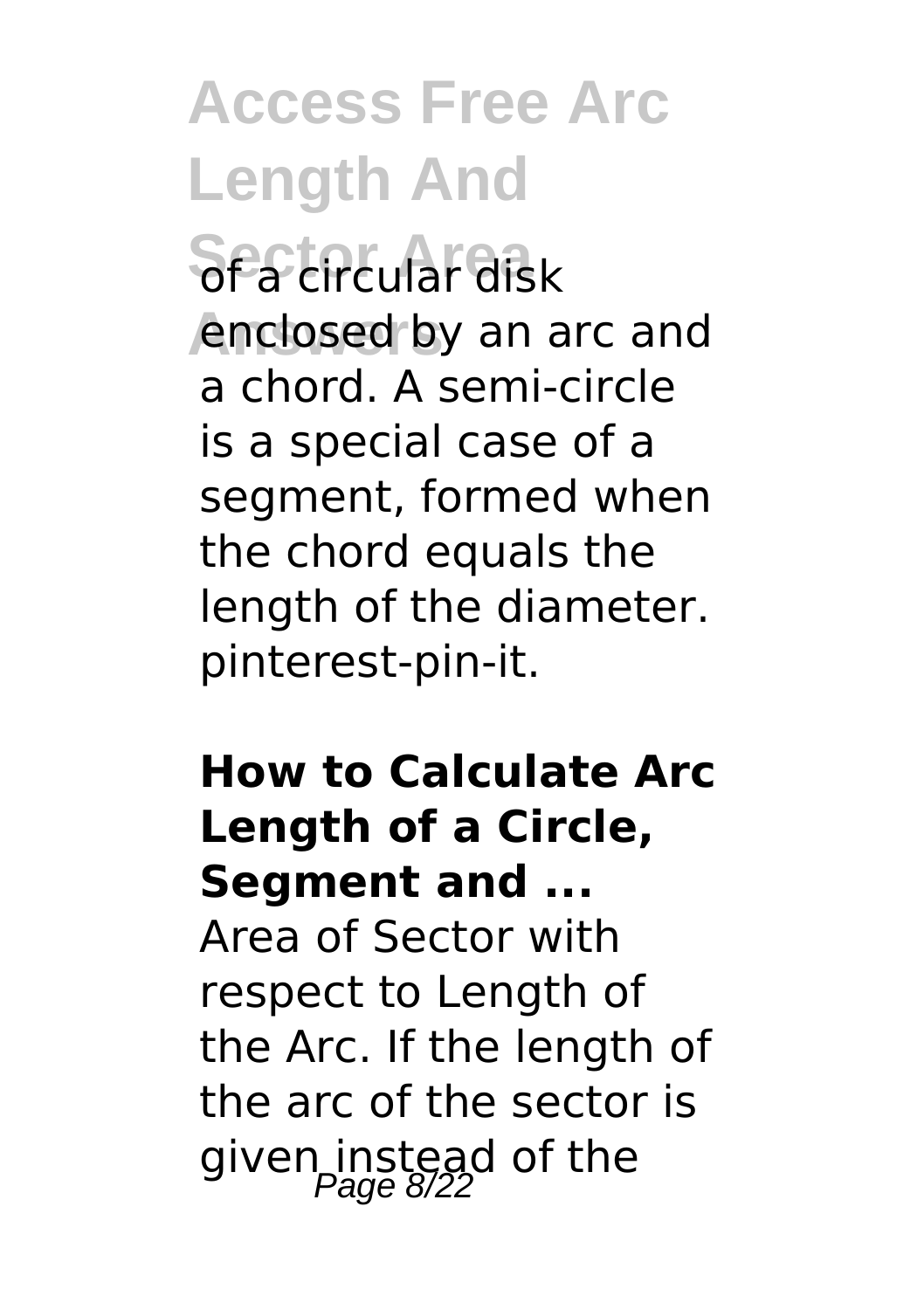**Shgle of the sector, Answers** there is a different way to calculate the area of the sector. Let the length of the arc be l. For the radius of a circle equal to r units, an arc of length r units will subtend 1 radian at the centre.

#### **Sector Of A Circle - Area, Perimeter and Arc Length Formula**

1. The area of the shaded region is equal to the area of the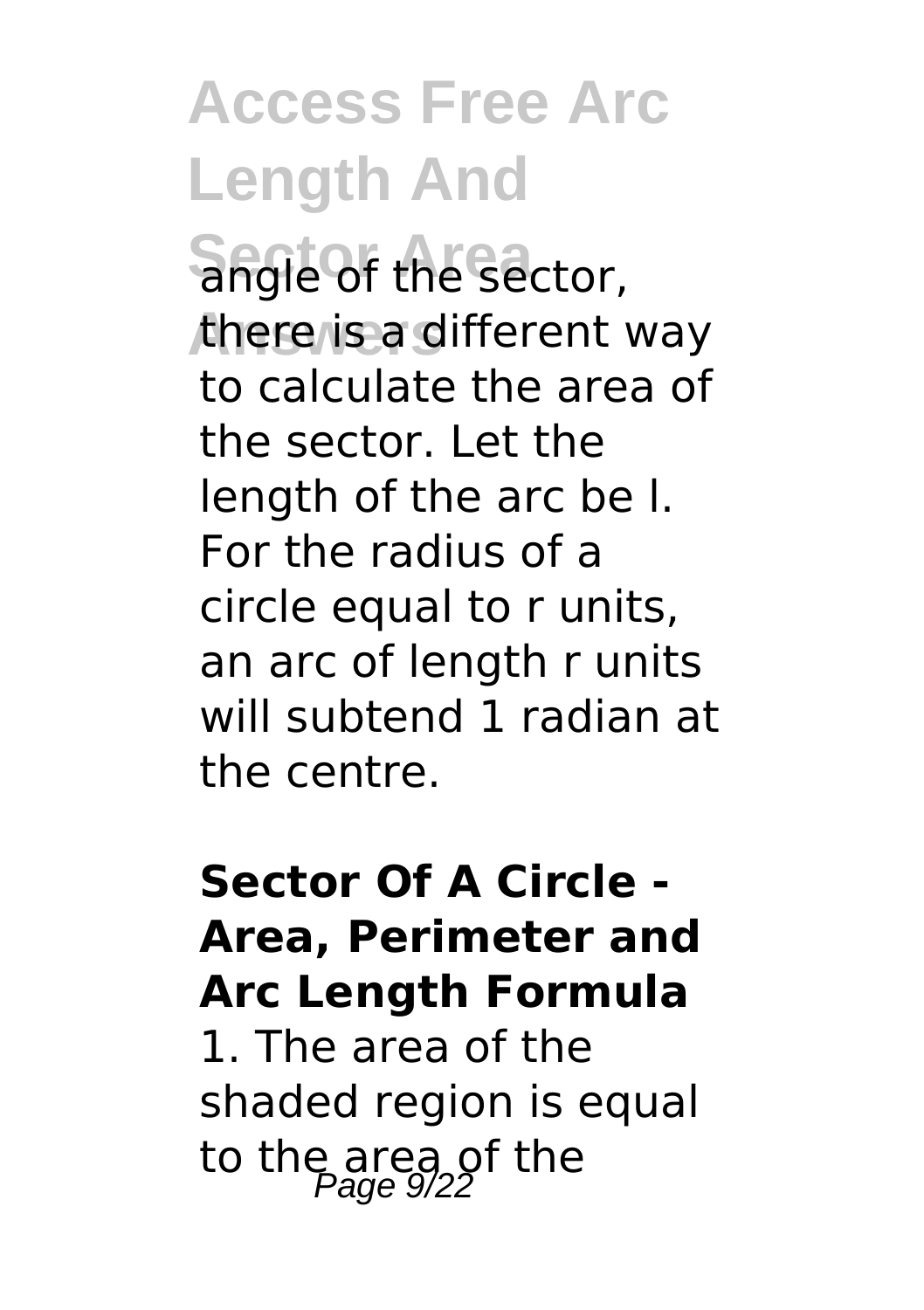**Sector Area** triangle subtracted **Answers** from the area of the sector. Begin by finding each of these areas. To find the area of the sector you can either use the formula for sector area or view the sector as some part of the total area of the circle. By formula: A  $=(1/2)(r 2)(θ)$  A = (1/2)(6 2)(π/3) = 6π

**ACT Math: A Challenging Arc Length & Sector**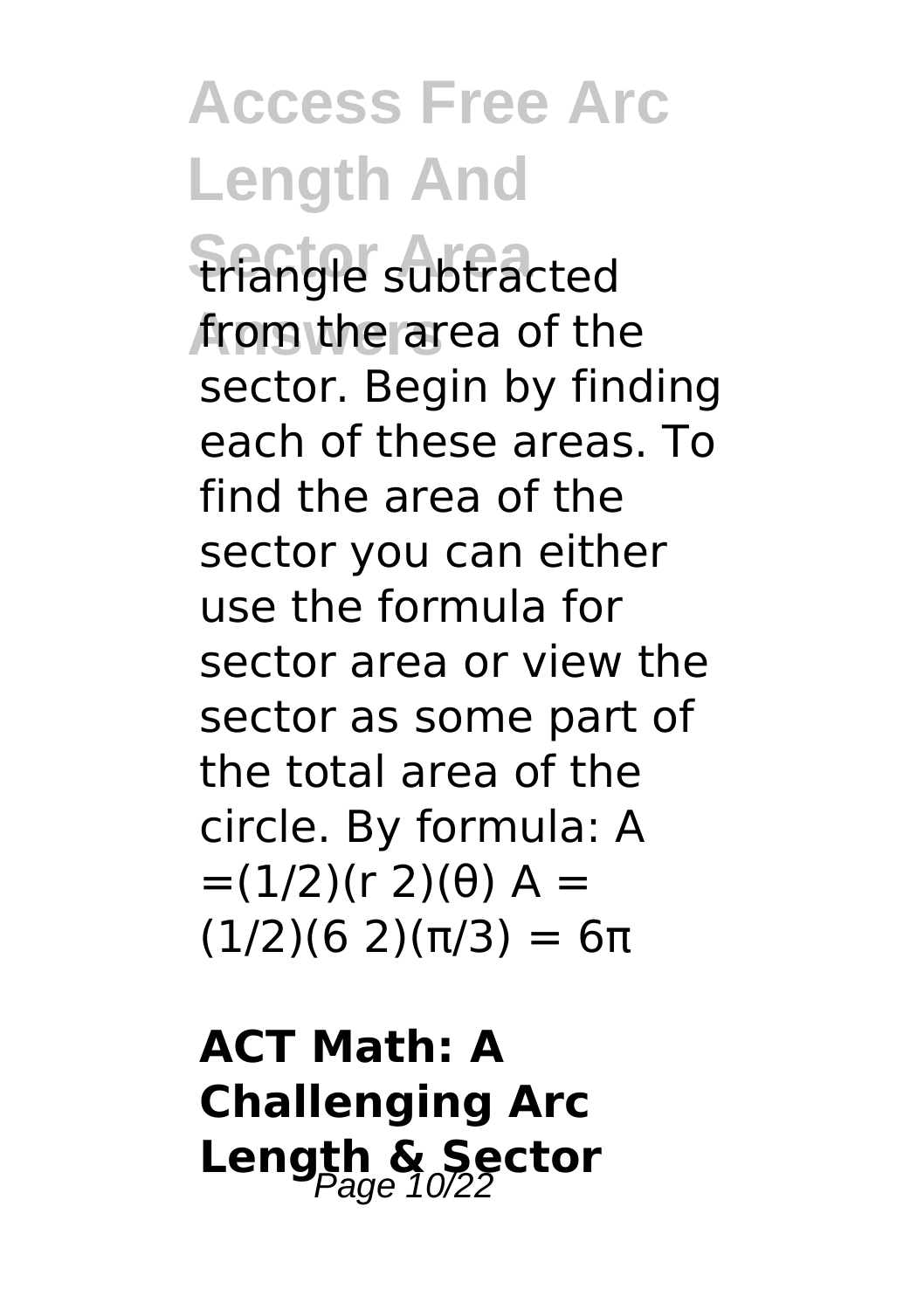**Sector Area Area Problem ... Answers** Arc Length and Sector Area; Sector of a Circle. Anytime you cut a slice out of a pumpkin pie, a round birthday cake, or a circular pizza, you are removing a sector. A sector is created by the central angle formed with two radii, and it includes the area inside the circle from that center point to the circle itself.

# Area of a Sector of a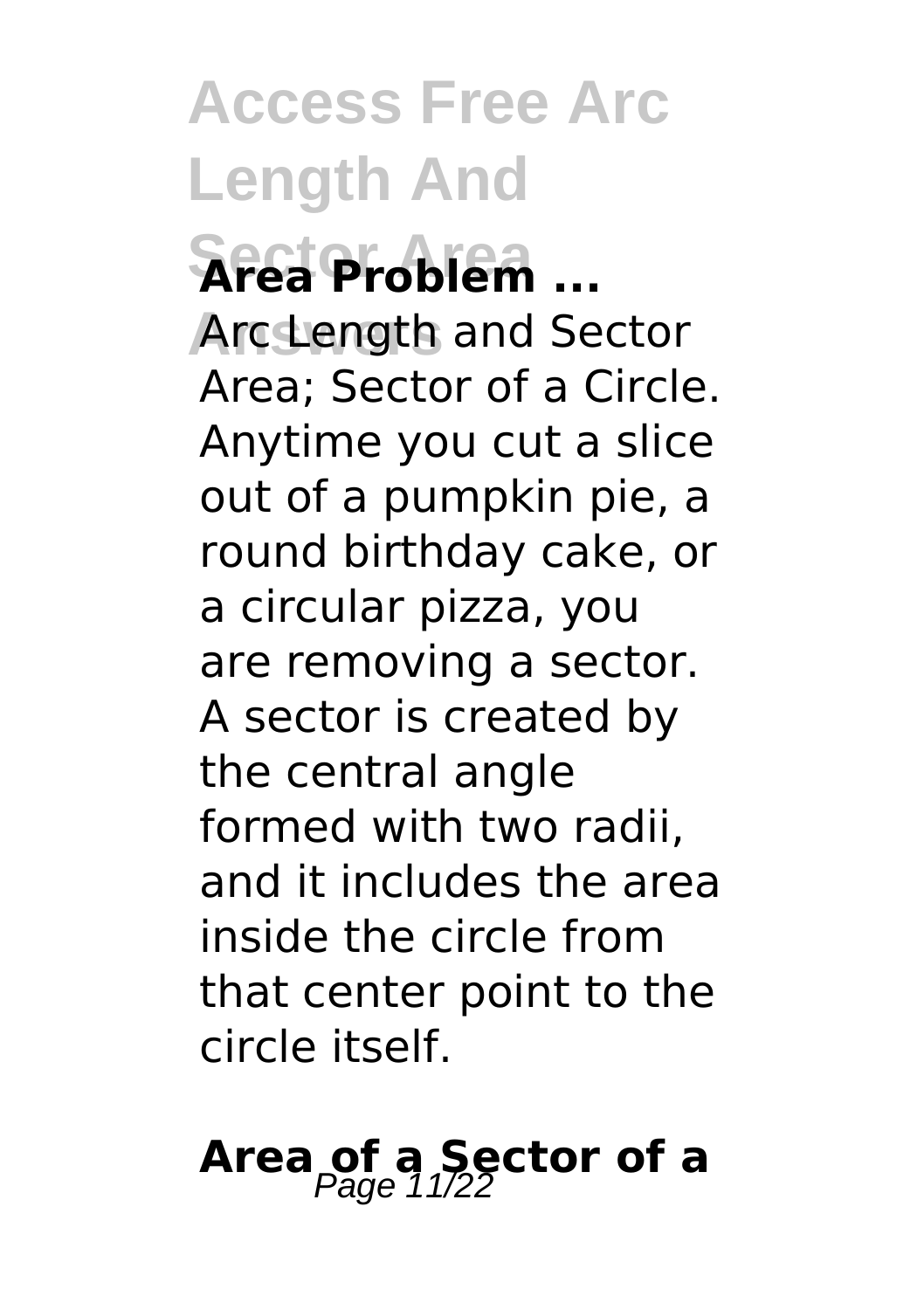### **Sector Area Circle | Formulas, Answers Arc Length, & Radians**

To calculate arc length without radius, you need the central angle and the sector area: Multiply the area by 2 and divide the result by the central angle in radians. Find the square root of this division. Multiply this root by the central angle again to get the arc length. The units will be the square root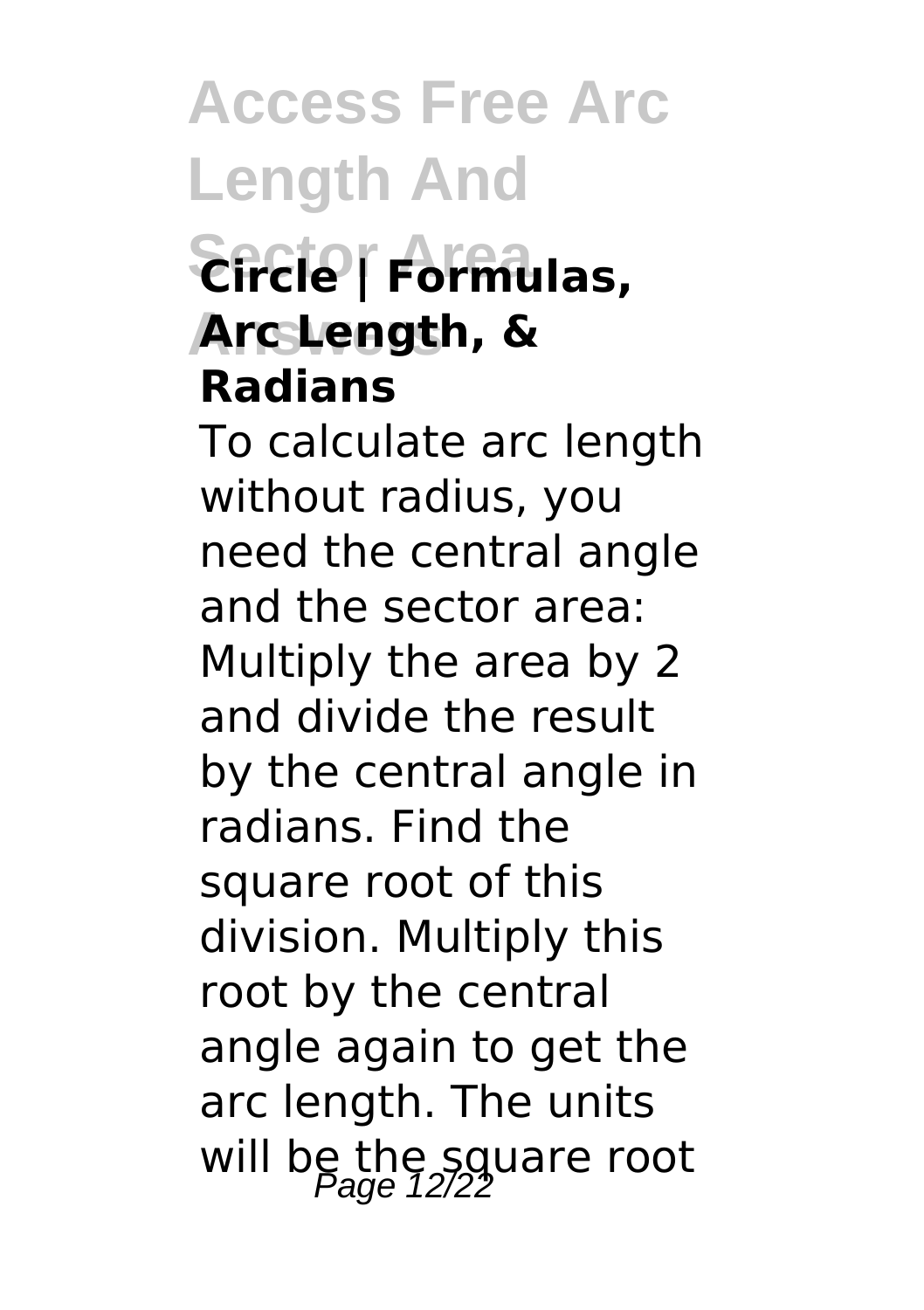### **Access Free Arc Length And Sector Area** of the sector area Anitswers

#### **Arc Length Calculator**

So, what's the area for the sector of a circle: α → Sector Area; From the proportion we can easily find the final sector area formula: Sector Area =  $\alpha * \pi r^2$  /  $2π = α * r<sup>2</sup> / 2$ . The same method may be used to find arc length - all you need to remember is the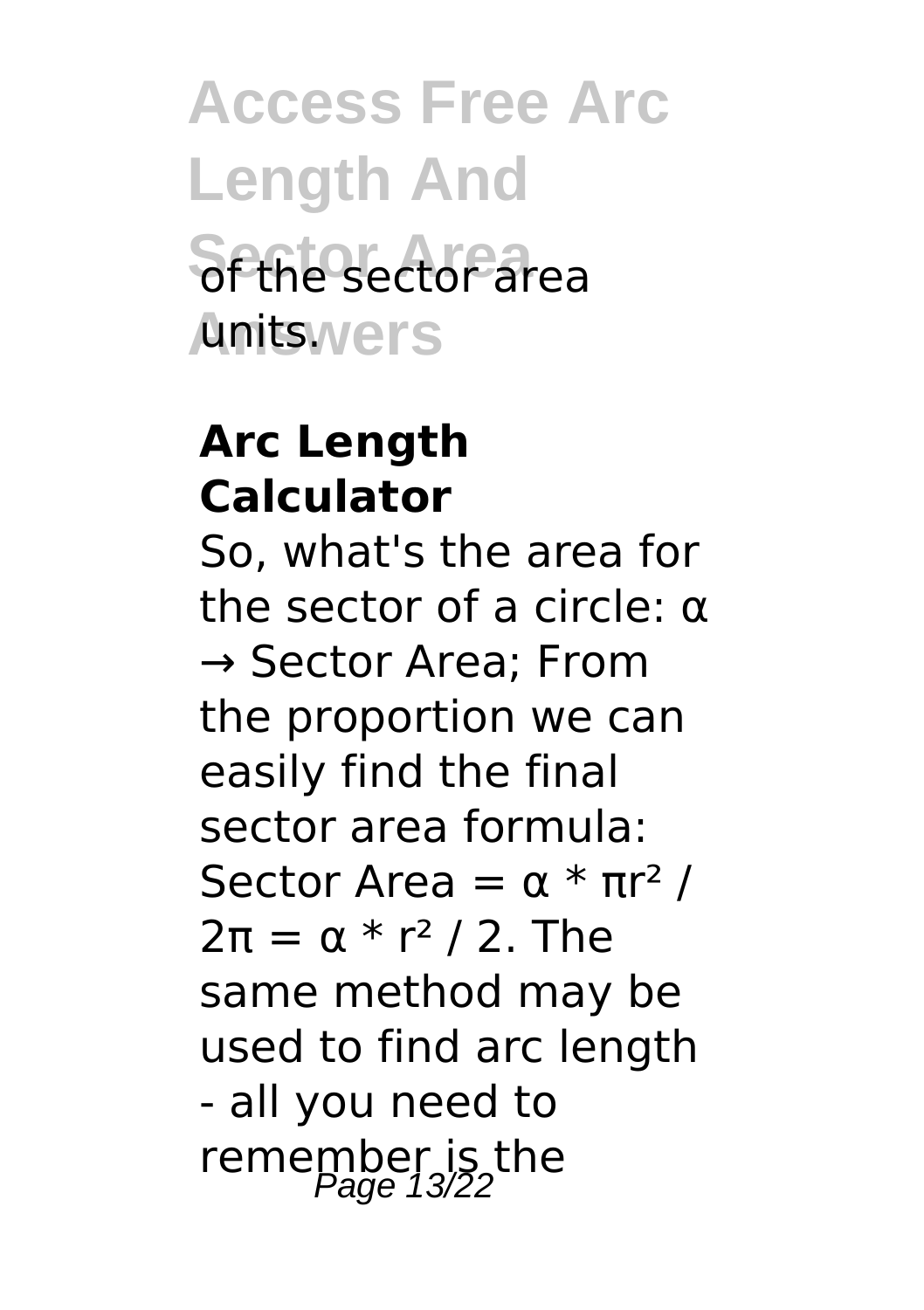### **Access Free Arc Length And Formula for a circle's Answers** circumference.

#### **Sector Area Calculator**

Finding Arc Length from Sector's Area. Outscore your peers with our uniquely authored worksheets! Presenting area of sectors with either the radius or the subtended angle, these printable worksheets ask you to find the arc length.  $P_{\text{age 14/22}}$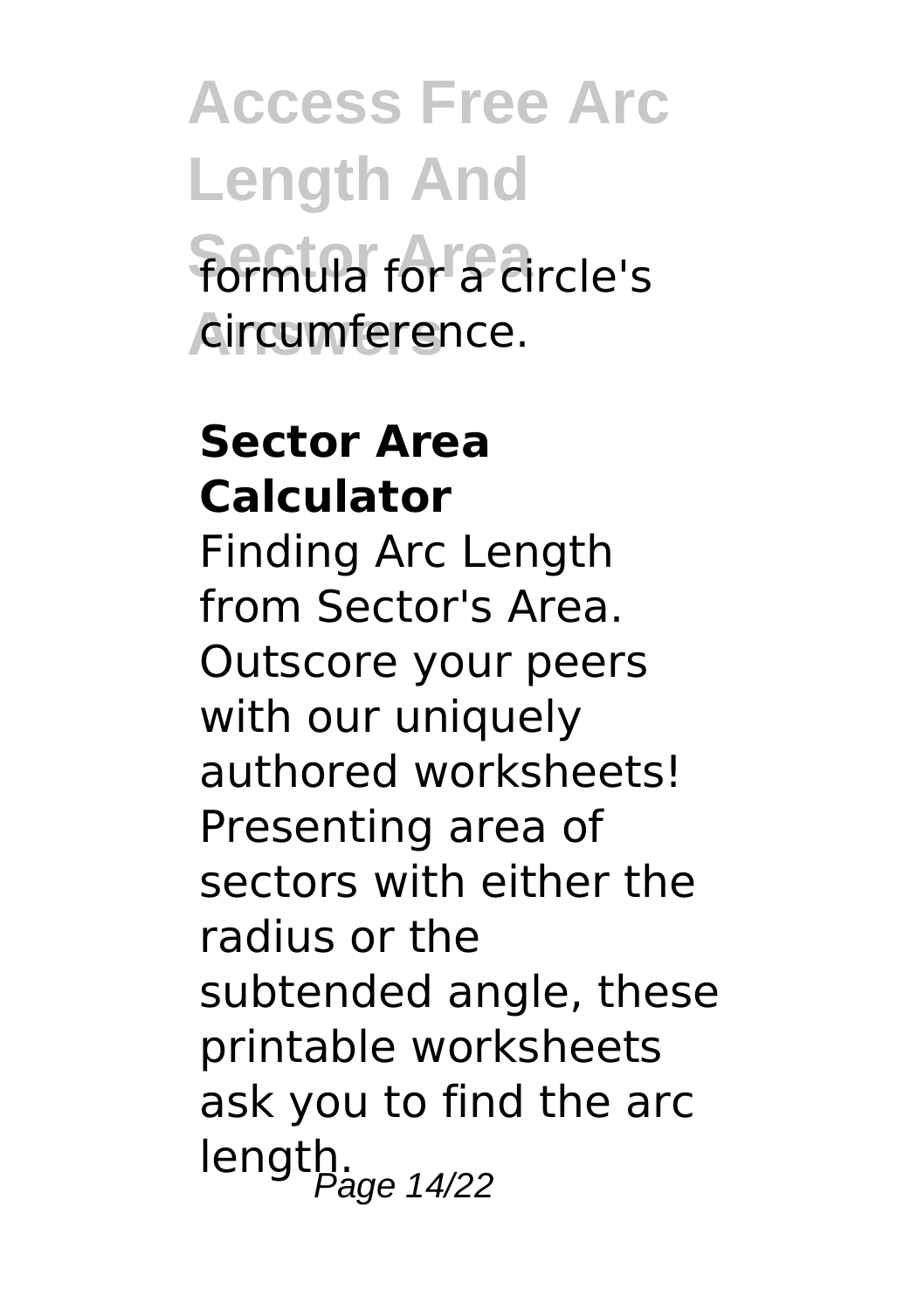### **Access Free Arc Length And Sector Area**

#### **Answers Arc Length and Area of a Sector Worksheets**

A sector of a circle is a region bounded by two radii and an arc of the circle. In Figure 3, OACB is a sector. is the arc of sector OACB. OADB is also a sector. is the arc of sector OADB. The area of a sector is a portion of the entire area of the circle. This can be expressed as a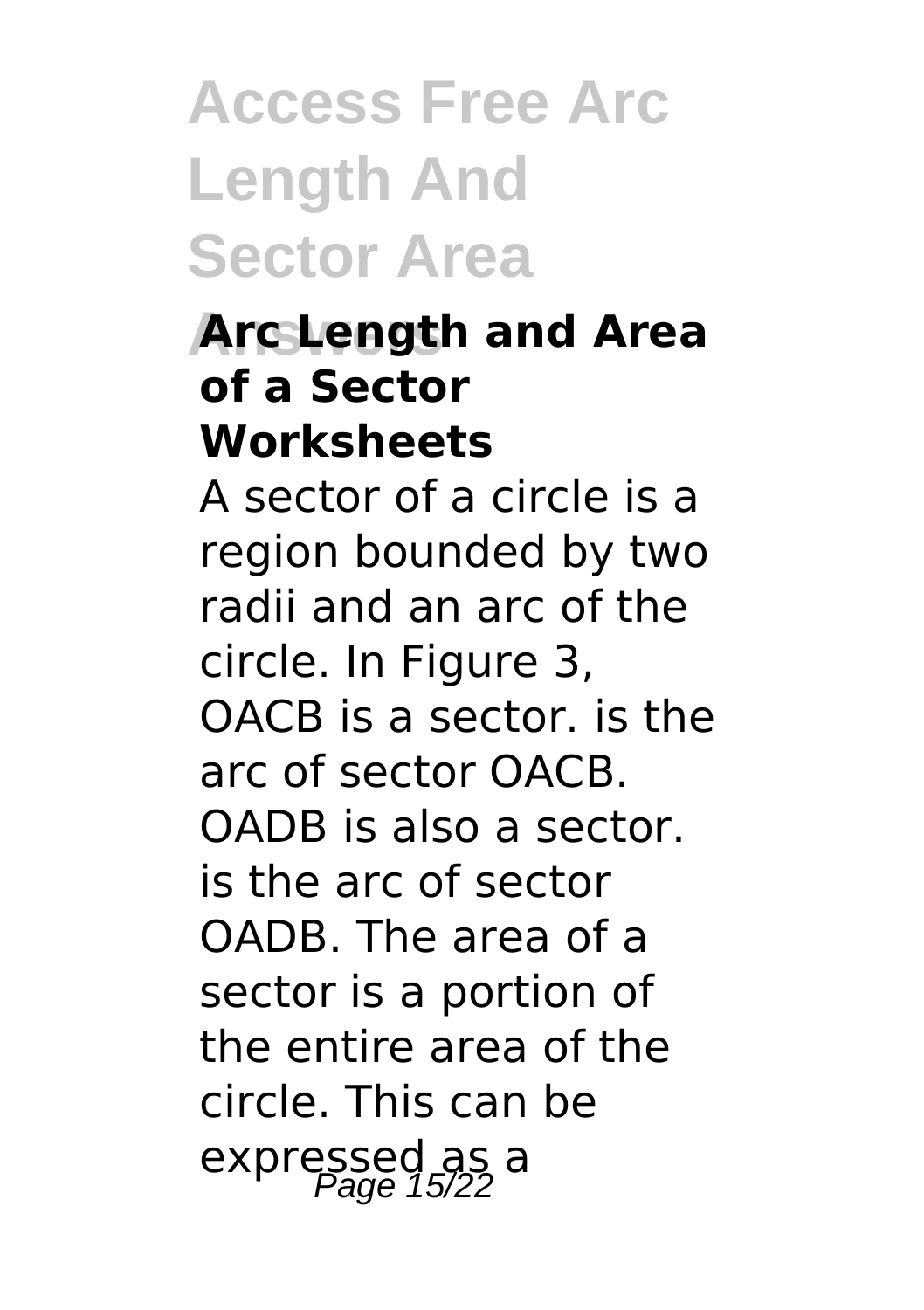### **Access Free Arc Length And Proportion. Figure 3 A** sector of a circle.

#### **Arc Length and Sectors - CliffsNotes**

It is given that radius of the circle is 10 cm and arc length of a sector is 15 cm. Formula for arc length: .... (1) Area of sector: .... (2) where r is radius and θ is central angle in radian. Using (1) and (2) we get. Area of sector is. Substitute r=10 and  $I=15$  in the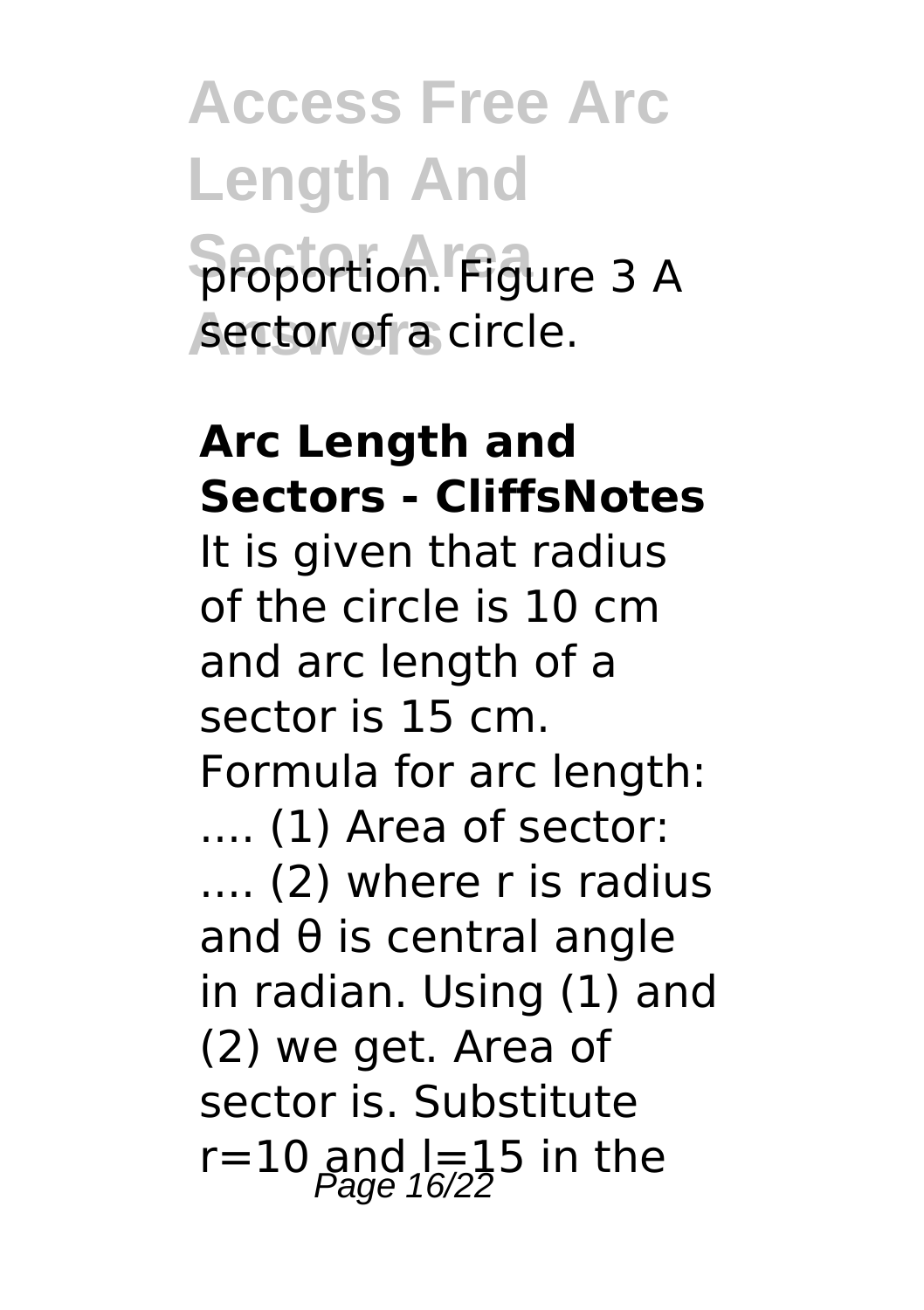### **Access Free Arc Length And Sector Area** above formula. **Answers** Therefore the area of the sector is 75 cm².

#### **Which one of the following is the area of a sector of a ...** What is the area A of the sector subtended by the marked central angle θ?What is the length s of the arc, being the portion of the circumference subtended by this angle?. To determine these values, let's first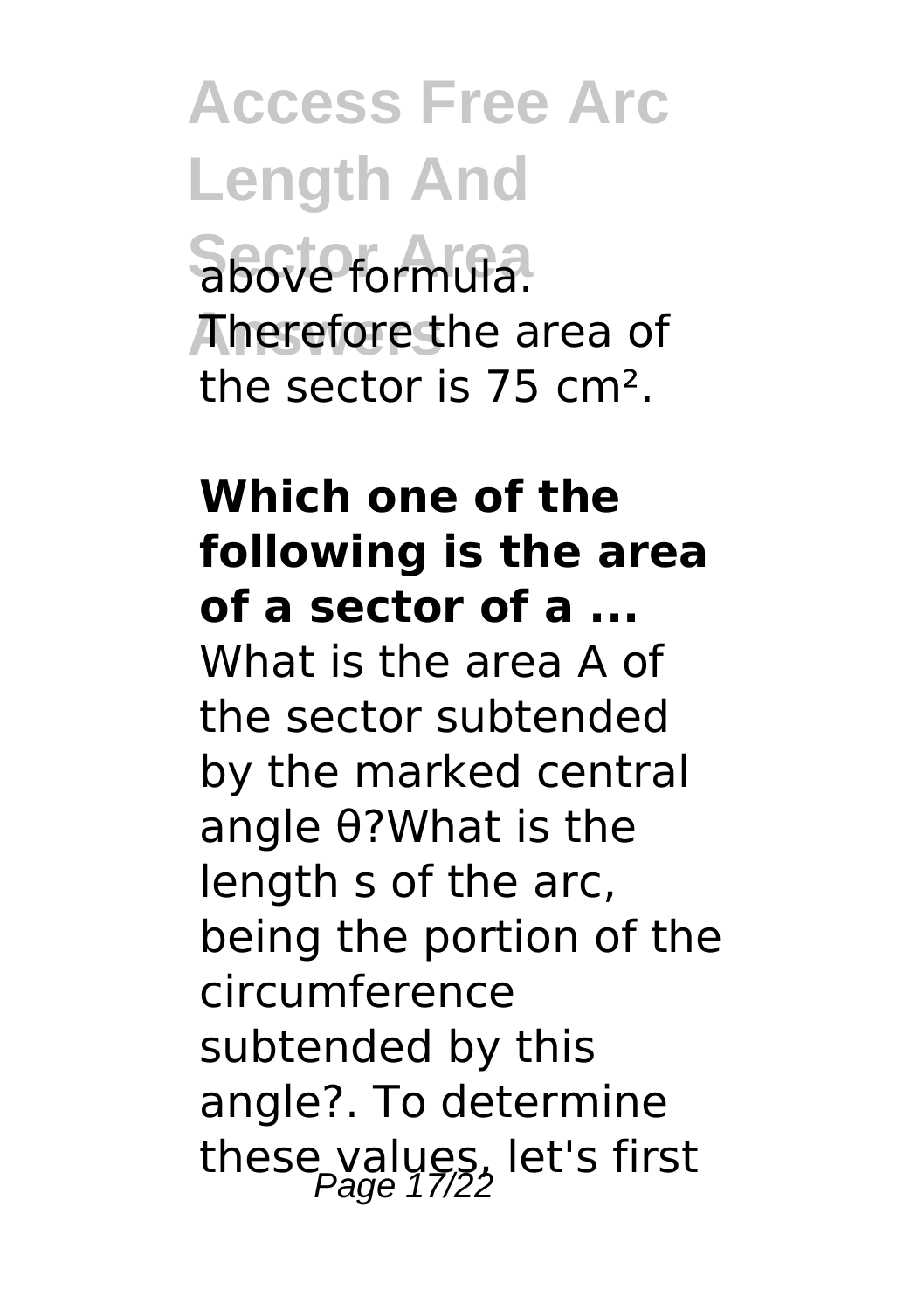**Sector Area** take a closer look at **Answers** the area and circumference formulas. The area and circumference are for the entire circle, one full revolution of the radius line.

#### **Sectors, Areas, and Arcs | Purplemath**

Arc length is a fraction of circumference. Area of a sector is a fractions of the area of a circle. Both can be calculated using the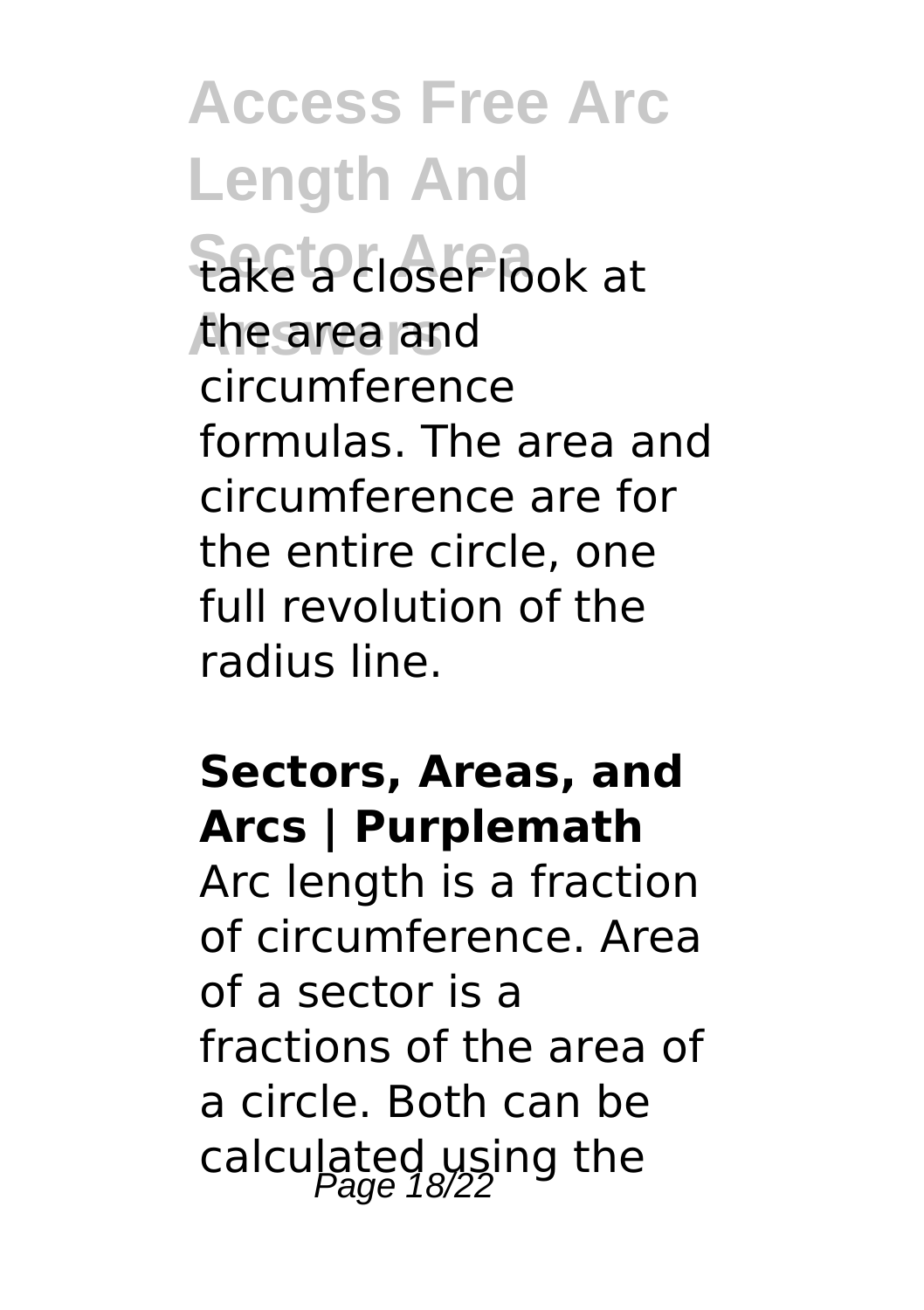### **Access Free Arc Length And Shgle at the centre and Answers** the diameter or radius.

#### **Arc length - Circle geometry - National 5 Maths Revision ...** For a particular circle with radius r, the arc length corresponding to a central angle measuring x° is L, and the area of the related sector is A. For a circle with radius 2r and the same central angle, what would be the arc length and the sector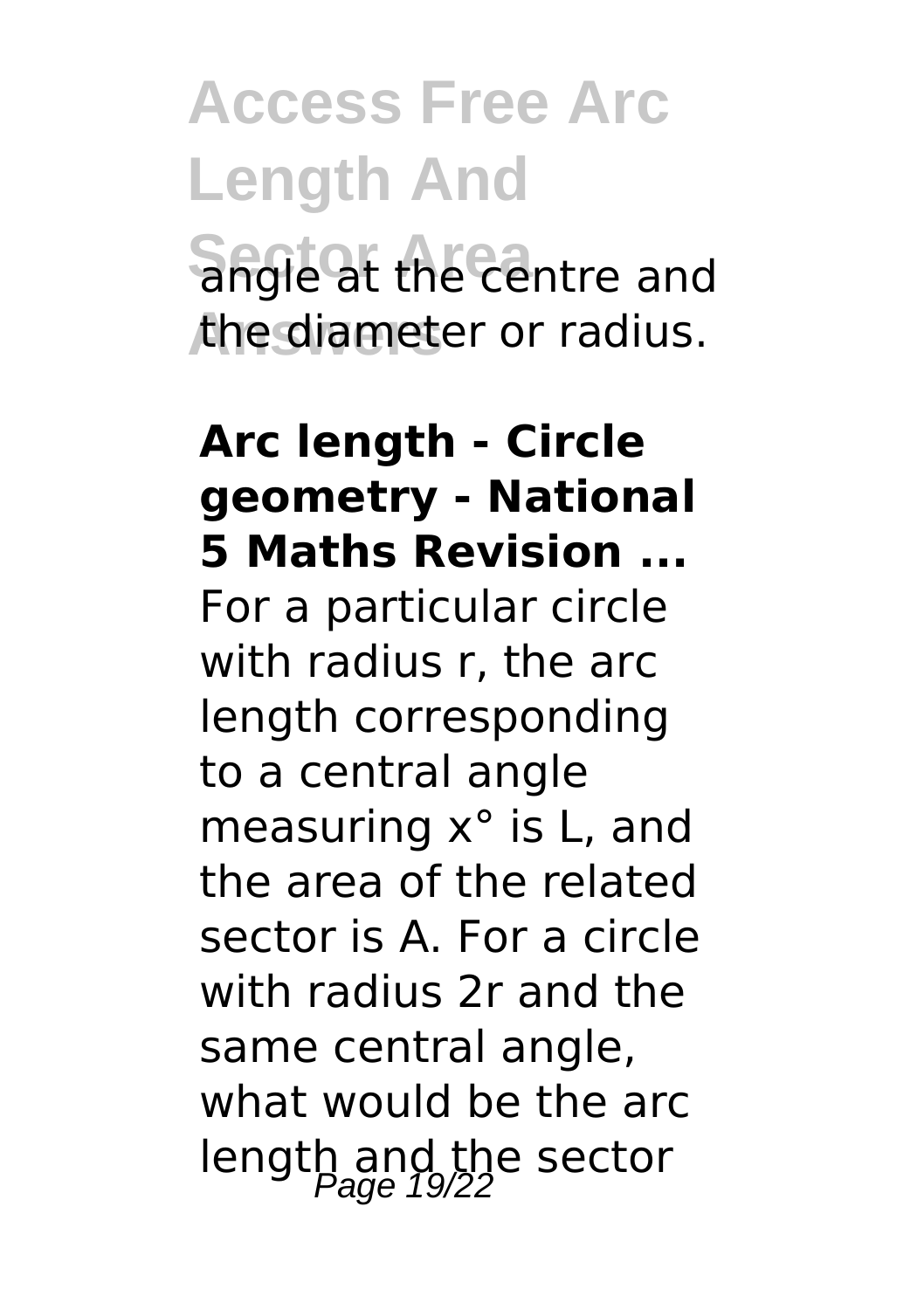### **Access Free Arc Length And Sector Area Answers**

#### **Sectors, Areas, and Arcs: Word Problems | Purplemath**

This entry was posted in Area, Area Formulas, Area of Circle,

Measurement,

Measurement Formulas and tagged arc length, Arc Length and Area of Sectors, area, calculate arc length, calculate sector area, circle math, circle mathematics, circle<br>Page 20/22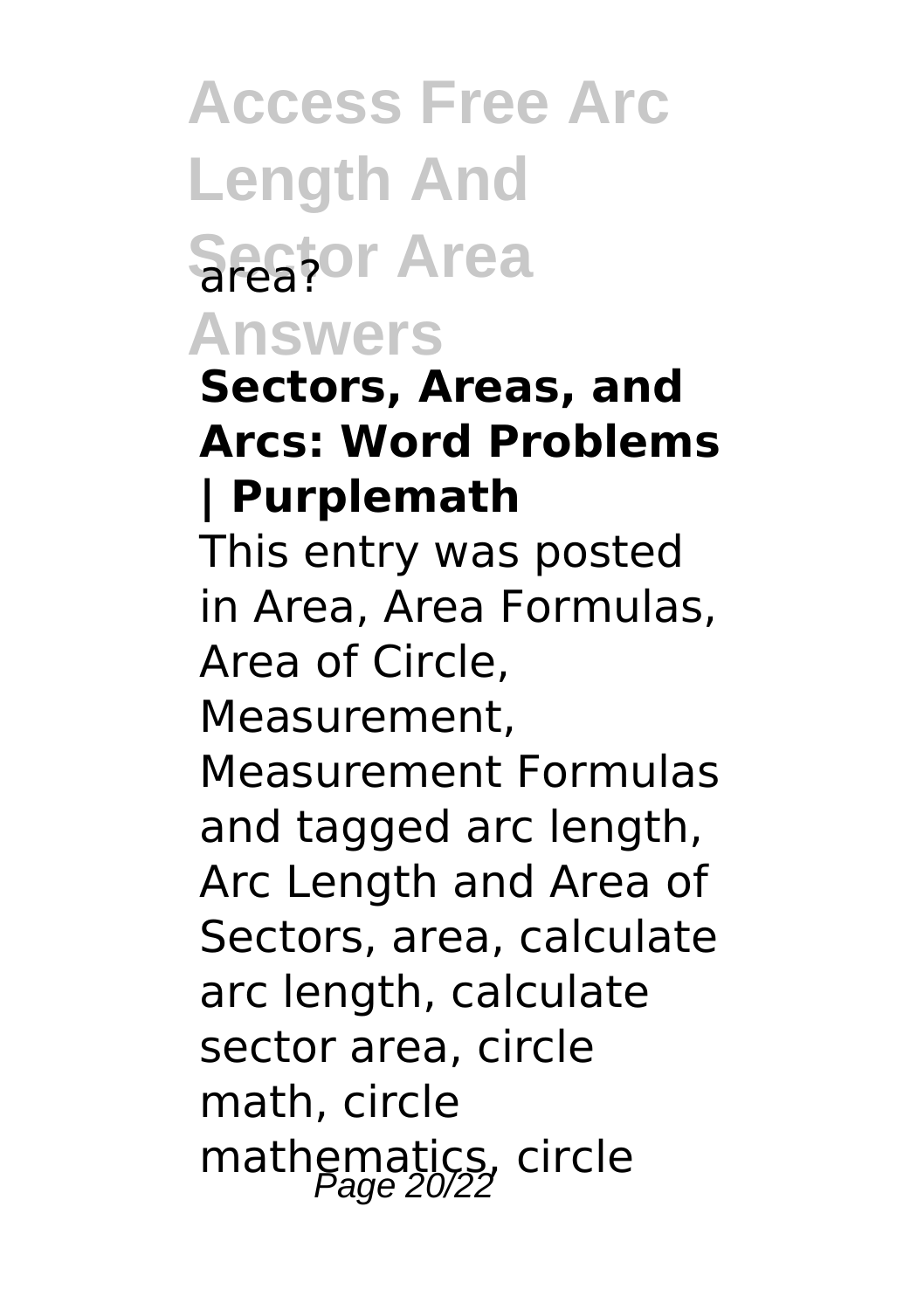**Shaths, circle sector, Answers** Circle Sectors and Arcs, circumference, determine sector area, diameter, how to ...

#### **Arc Length and Area of Sectors | Passy's World of Mathematics**

Step by step guide to find arc length and sector area of circles To find a sector of a circle, use this formula: Area of a sector  $\left\langle (-\infty) \right\rangle$   $\left\{ \frac{b}{22} \right\}$  { $\pi r^2$  2